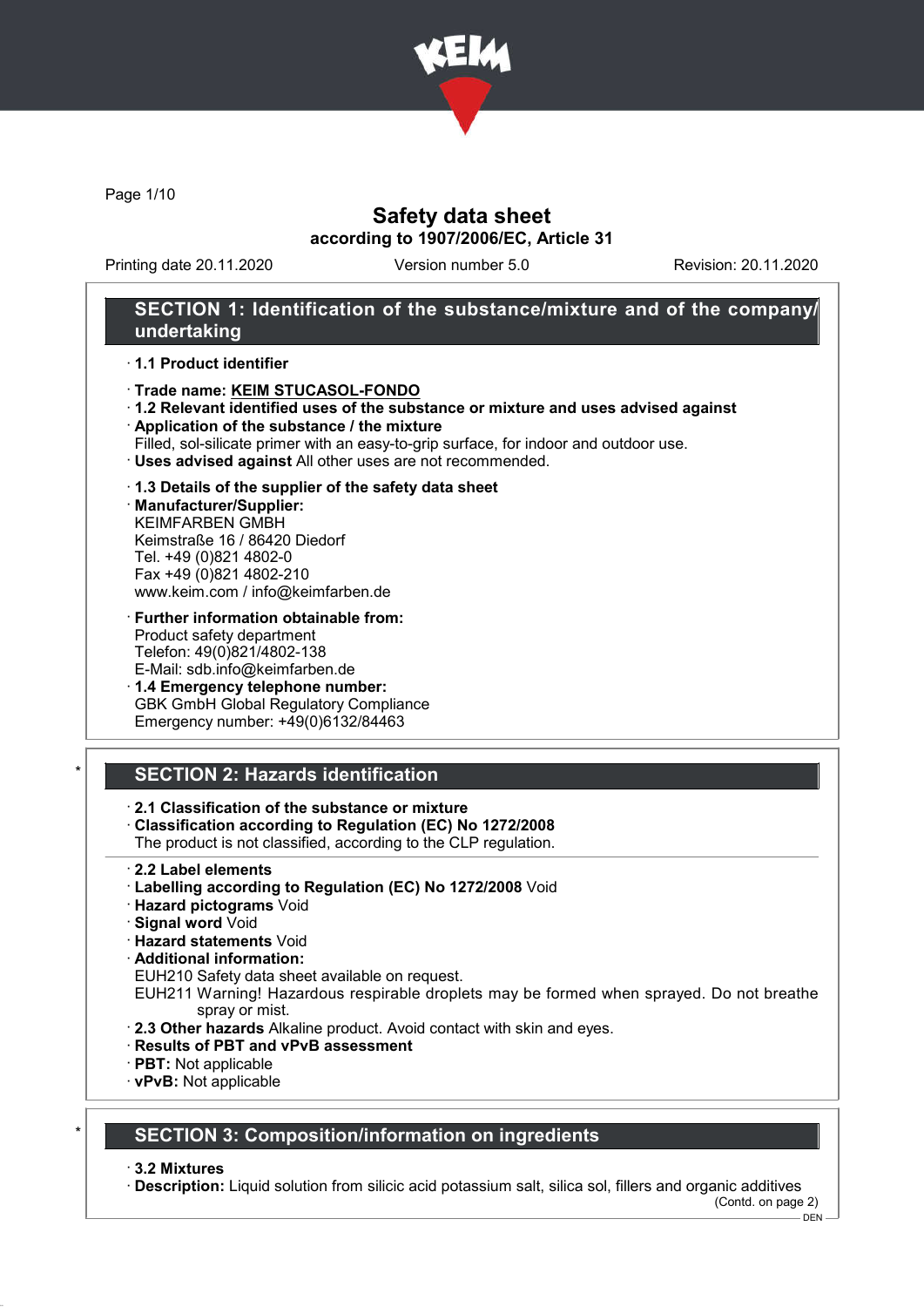

Page 2/10

# Safety data sheet according to 1907/2006/EC, Article 31

Printing date 20.11.2020 Version number 5.0 Revision: 20.11.2020

### Trade name: KEIM STUCASOL-FONDO

| CAS: 13463-67-7<br>EINECS: 236-675-5                                             | titanium dioxide [in powder form containing 1 % or more 2.5-10%<br>of particles with aerodynamic diameter $\leq 10 \mu m$ ]                                                         |           |
|----------------------------------------------------------------------------------|-------------------------------------------------------------------------------------------------------------------------------------------------------------------------------------|-----------|
| Index number: 022-006-00-2<br>Reg.nr.: 01-2119486799-10-<br><b>XXXX</b>          | <b>◆ Carc. 2, H351</b>                                                                                                                                                              |           |
| CAS: 1312-76-1<br>EINECS: 215-199-1<br>Reg.nr.: 01-2119456888-17-<br><b>XXXX</b> | Silicic acid, potassium salt<br>Skin Irrit. 2, H315; Eye Irrit. 2, H319<br>Specific concentration limits:<br>Skin Irrit. 2; H315: $C \ge 40$ %<br>Eye Irrit. 2; H319: $C \ge 40 \%$ | $< 2.5\%$ |

## SECTION 4: First aid measures

· 4.1 Description of first aid measures

# · General information:

No special measures required.

When seeing the doctor we suggest to present this safety data sheet.

· After inhalation: Supply fresh air; consult doctor in case of complaints.

## · After skin contact:

Immediately wash with water and soap and rinse thoroughly.

Do not use solvents or thinners.

If skin irritation continues, consult a doctor.

· After eye contact:

Rinse opened eye for several minutes under running water. Then consult a doctor.

- · After swallowing:
- Rinse mouth and throat well with water.

Do not induce vomiting; call for medical help immediately.

- · 4.2 Most important symptoms and effects, both acute and delayed No further relevant information available.
- · 4.3 Indication of any immediate medical attention and special treatment needed No further relevant information available.

# SECTION 5: Firefighting measures

- · 5.1 Extinguishing media · Suitable extinguishing agents: Product itself does not burn. Co-ordinate fire-fighting measures to the fire surroundings. · 5.2 Special hazards arising from the substance or mixture In case of fire, the following can be released: carbon oxide (COx) silicon dioxid (SiO2) · 5.3 Advice for firefighters
	- · Specila protective equipment: Wear self-contained respiratory protective device.

(Contd. on page 3)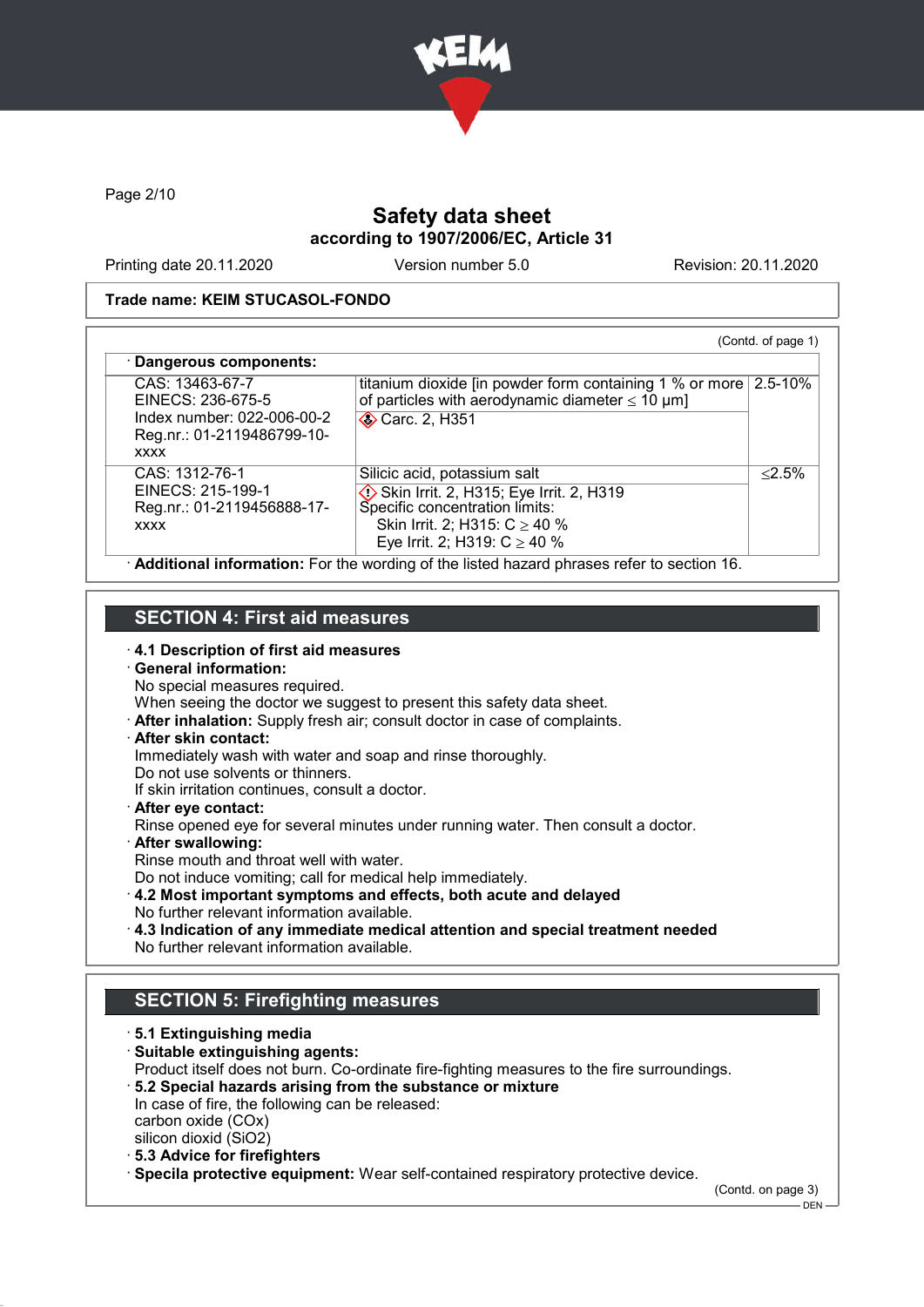

Page 3/10

## Safety data sheet according to 1907/2006/EC, Article 31

Printing date 20.11.2020 Version number 5.0 Revision: 20.11.2020

### Trade name: KEIM STUCASOL-FONDO

#### · Additional information

(Contd. of page 2)

Dispose of fire debris and contaminated fire fighting water in accordance with official regulations. In case of fire do not breathe smoke, fumes and vapours.

### SECTION 6: Accidental release measures

- · 6.1 Personal precautions, protective equipment and emergency procedures Respect the protection rules (see section 7 a. 8). Use respiratory protective device against the effects of fumes/dust/aerosol. Ensure adequate ventilation Avoid contact with skin and eyes. Particular danger of slipping on leaked/spilled product. · 6.2 Environmental precautions: Do not allow product to reach soil, sewage system or any water course. Follow local governmental rules and regulations. · 6.3 Methods and material for containment and cleaning up: Absorb with liquid-binding material (sand, diatomite, acid binders, universal binders, sawdust). Dispose of the material collected according to regulations. Clear contaminated areas thoroughly. Flush rests with sufficient amount of water.
- 6.4 Reference to other sections See Section 7 for information on safe handling. See Section 8 for information on personal protection equipment. See Section 13 for disposal information.

# SECTION 7: Handling and storage

· 7.1 Precautions for safe handling Keep receptacles tightly sealed. Avoid contact with skin and eyes. Do not inhale aerosols. See item 8 (8.2) for information about suitable protective equipment and technical precautions. Respect the protection rules. Information about fire - and explosion protection: The product is not flammable. No special measures required. · 7.2 Conditions for safe storage, including any incompatibilities · Storage: · Requirements to be met by storerooms and receptacles: Store only in unopened original receptacles. Keep in the original containers in a cool and dry place. · Information about storage in one common storage facility: Do not store together with acids. · Further information about storage conditions: Please note information on label Store in a cool place. Protect from frost.

(Contd. on page 4)

<sup>–</sup> DEN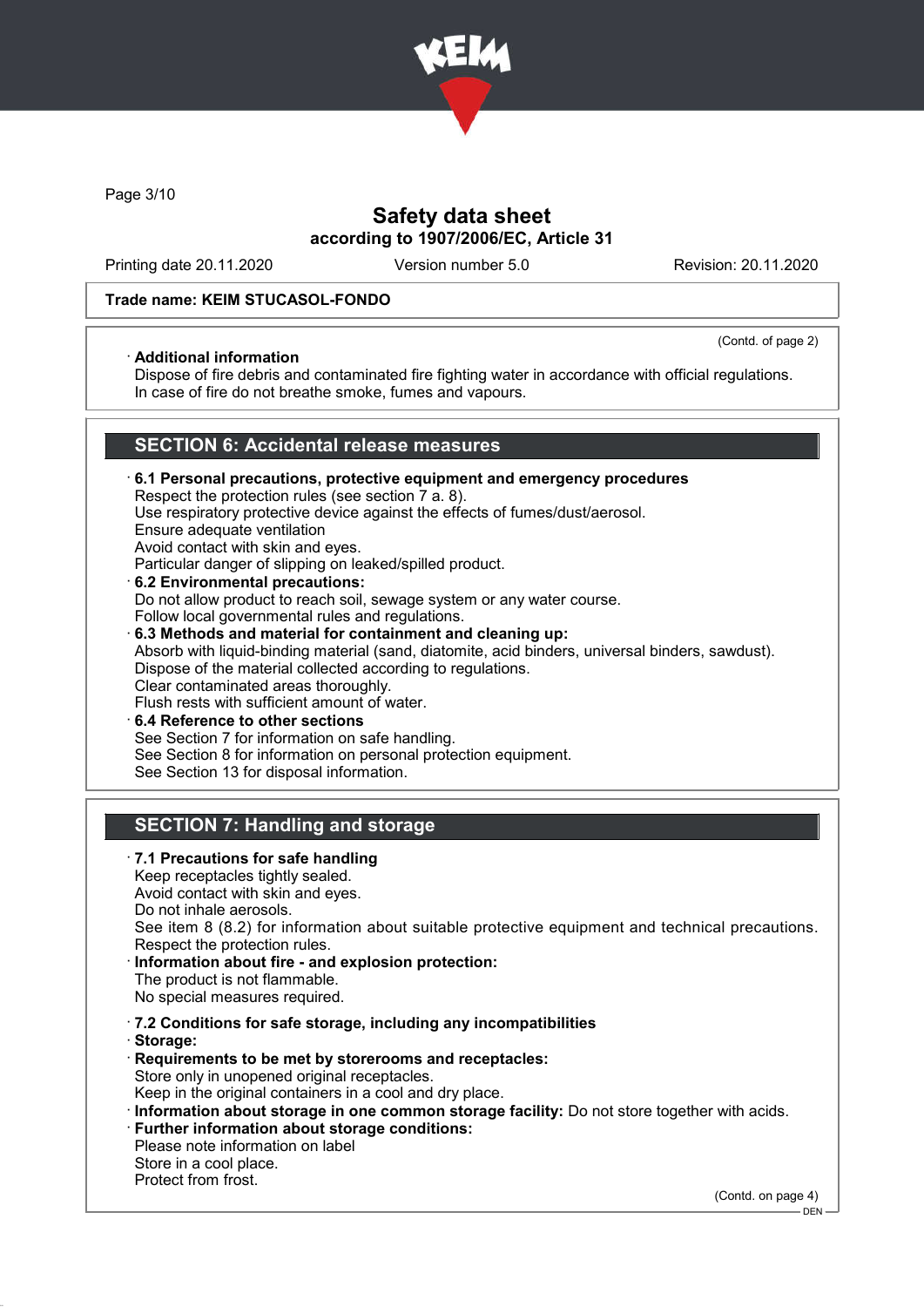

Page 4/10

## Safety data sheet according to 1907/2006/EC, Article 31

Printing date 20.11.2020 Version number 5.0 Revision: 20.11.2020

(Contd. of page 3)

### Trade name: KEIM STUCASOL-FONDO

Protect from heat and direct sunlight.

· Storage class: 12

· 7.3 Specific end use(s) No further relevant information available.

### SECTION 8: Exposure controls/personal protection

· 8.1 Control parameters

### · Ingredients with limit values that require monitoring at the workplace:

#### 14808-60-7 Quartz (SiO2)

MAK (Germany) alveolengängige Fraktion

13463-67-7 titanium dioxide [in powder form containing 1 % or more of particles with aerodynamic diameter ≤ 10 μm]

AGW (Germany) Long-term value: 1.25\* 10\*\* mg/m<sup>3</sup>

2(II);\*alveolengängig\*\*einatembar; AGS, DFG

· Additional information: The lists valid during the making were used as basis.

- · 8.2 Exposure controls
- · Personal protective equipment:
- · General protective and hygienic measures:

Avoid contact with the eyes and skin.

Do not inhale aerosols.

Wash hands before breaks and at the end of work.

Immediately remove all soiled and contaminated clothing.

Respiratory protection:

Use suitable respiratory protective device only when aerosol or mist is formed.

- Filter: P
- · Protection of hands: Protective gloves
- · Material of gloves
- suitable material e.g.:

Nitrile impregnated cotton-gloves

PVC or PE gloves

Recommended thickness of the material:  $\geq 0.5$  mm

Natural rubber, NR

Recommended thickness of the material:  $> 0.6$  mm

- Butyl rubber, BR
- Recommended thickness of the material:  $\geq 0.7$  mm

The selection of the suitable gloves does not only depend on the material, but also on further marks of quality and varies from manufacturer to manufacturer. As the product is a preparation of several substances, the resistance of the glove material can not be calculated in advance and has therefore to be checked prior to the application.

Penetration time of glove material Value for the permeation: level  $> 6$  (480 min)

The determined penetration times according to EN 16523-1:2015 are not performed under practical conditions. Therefore a maximum wearing time, which corresponds to 50% of the penetration time, is recommended.

(Contd. on page 5)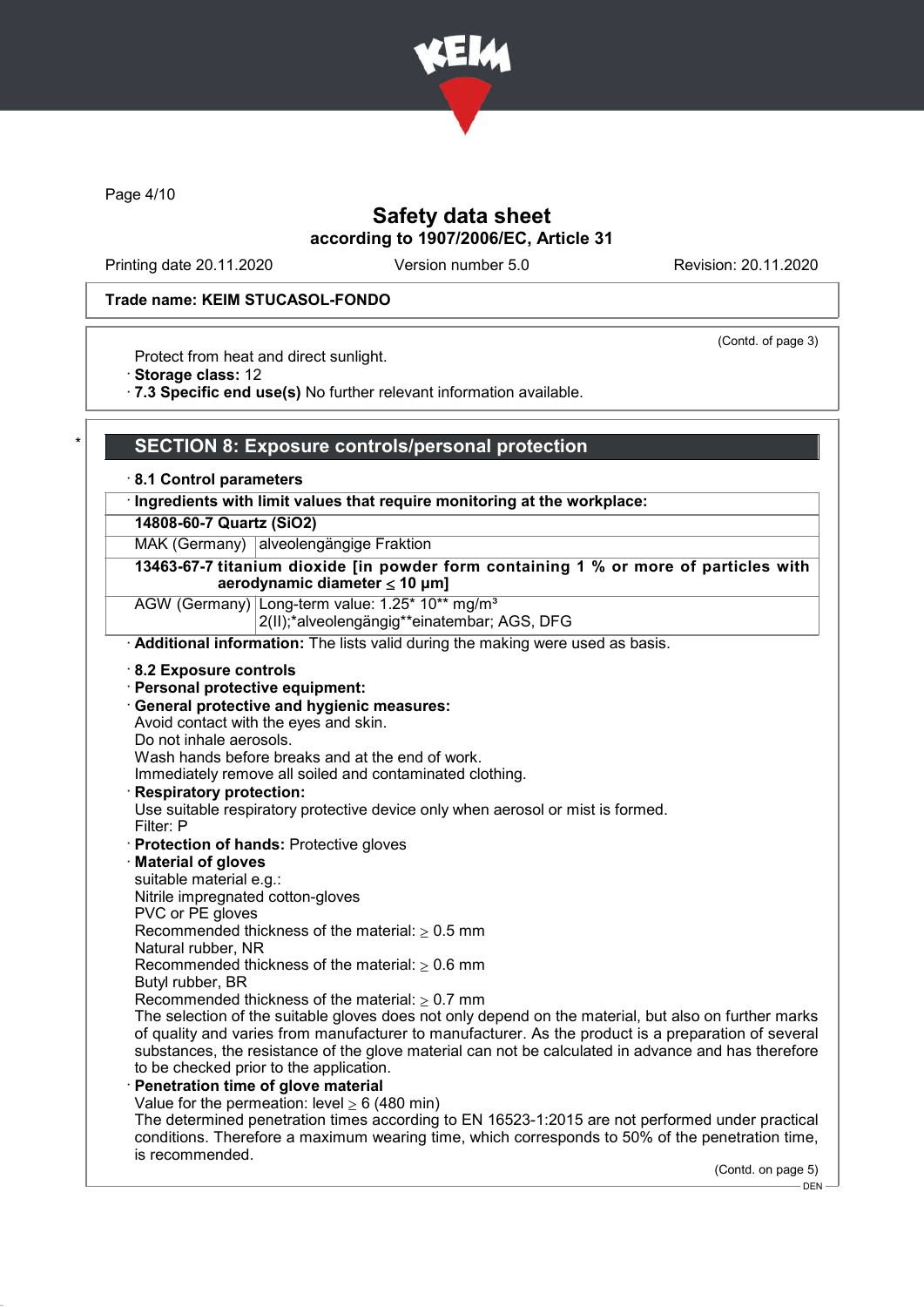

Page 5/10

# Safety data sheet according to 1907/2006/EC, Article 31

Printing date 20.11.2020 Version number 5.0 Revision: 20.11.2020

### Trade name: KEIM STUCASOL-FONDO

(Contd. of page 4) The exact break trough time has to be found out by the manufacturer of the protective gloves and has to be observed.

- · Eye protection: Goggles recommended during refilling
- · Body protection: Protective work clothing
- After contact with skin wash thoroughly with water and apply lotion.
- · Limitation and supervision of exposure into the environment See Section 12 and 6.2
- No further relevant information available.

## SECTION 9: Physical and chemical properties

| 9.1 Information on basic physical and chemical properties<br><b>General Information</b> |                                               |
|-----------------------------------------------------------------------------------------|-----------------------------------------------|
| · Appearance:                                                                           |                                               |
| · Form:                                                                                 | Pasty                                         |
| · Colour:                                                                               | Different, according to colouring.            |
| · Odour:                                                                                | Weak, characteristic                          |
| <b>Odour threshold:</b>                                                                 | Not determined                                |
| $\cdot$ pH-value at 20 °C:                                                              | $~11*$                                        |
| Change in condition                                                                     |                                               |
| <b>Melting point/freezing point:</b>                                                    | Not determined                                |
| Initial boiling point and boiling range: Not determined                                 |                                               |
| · Flash point:                                                                          | Not applicable                                |
| · Flammability (solid, gas):                                                            | Not applicable                                |
| · Ignition temperature:                                                                 | Not determined                                |
| <b>Decomposition temperature:</b>                                                       | Not determined                                |
| · Auto-ignition temperature:                                                            | Product is not selfigniting.                  |
| <b>Explosive properties:</b>                                                            | Product does not present an explosion hazard. |
| <b>Explosion limits:</b>                                                                |                                               |
| · Lower:                                                                                | Not applicable                                |
| · Upper:                                                                                | Not applicable                                |
| Oxidising properties:                                                                   | Not applicable                                |
| · Vapour pressure:                                                                      | Not determined.                               |
| · Density at 20 °C:                                                                     | 1.5-1.8* $g/cm3$                              |
| · Relative density                                                                      | Not determined                                |
| · Vapour density                                                                        | Not applicable.                               |
| <b>Evaporation rate</b>                                                                 | Not applicable.                               |
|                                                                                         | (Contd. on page 6)                            |
|                                                                                         | DEN -                                         |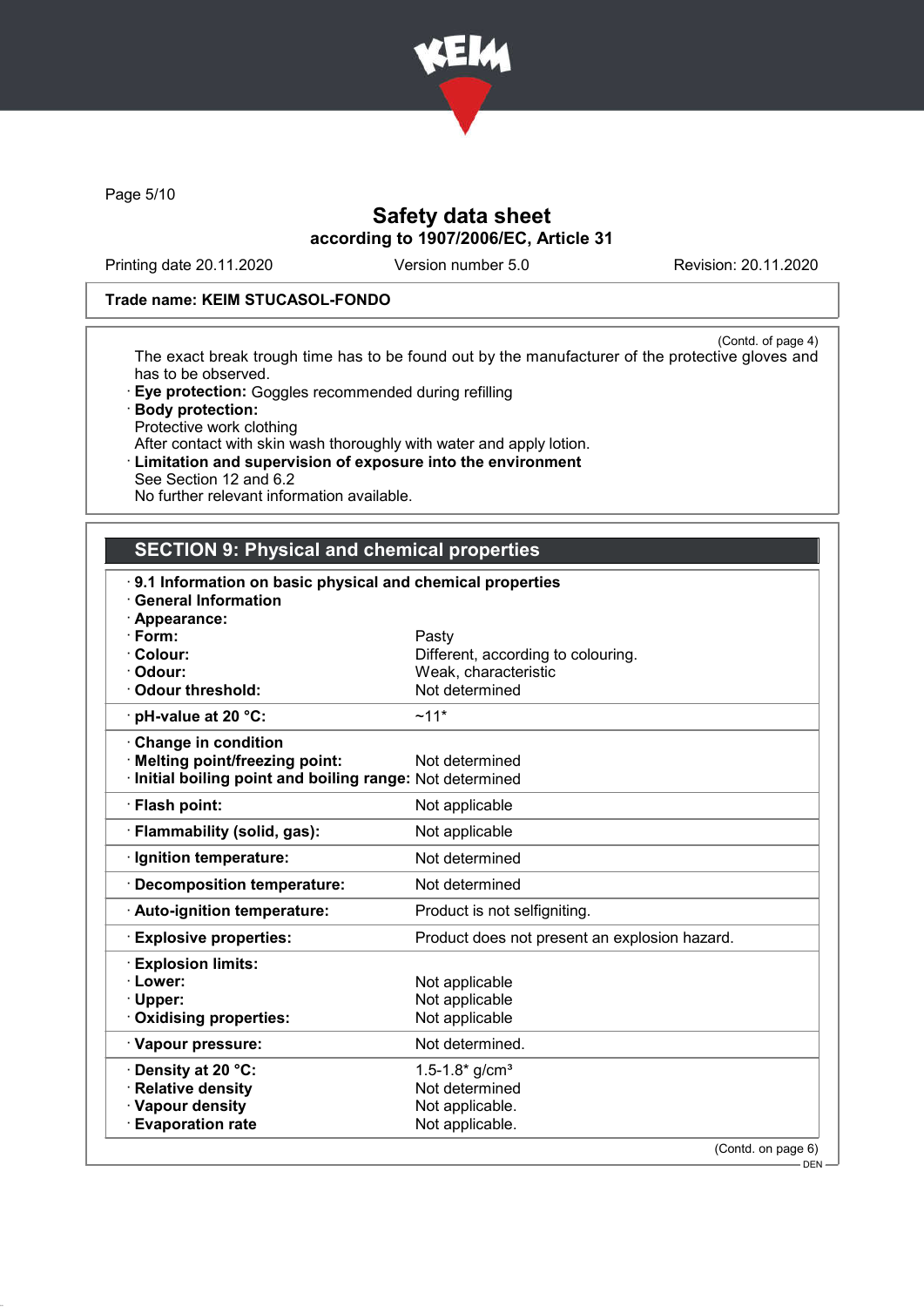

Page 6/10

# Safety data sheet according to 1907/2006/EC, Article 31

Printing date 20.11.2020 Version number 5.0 Revision: 20.11.2020

### Trade name: KEIM STUCASOL-FONDO

|                                                          | (Contd. of page 5)                                                              |
|----------------------------------------------------------|---------------------------------------------------------------------------------|
| · Solubility in / Miscibility with                       |                                                                                 |
| · water:                                                 | Miscible                                                                        |
| · Partition coefficient: n-octanol/water: Not applicable |                                                                                 |
| · Viscosity:                                             |                                                                                 |
| Dynamic at 20 °C:                                        | 1900-2500* mPas                                                                 |
| · Kinematic:                                             | Not determined                                                                  |
| $\cdot$ 9.2 Other information                            | * The values are for freshly produced material and may<br>change with the time. |

# SECTION 10: Stability and reactivity

· 10.1 Reactivity No further relevant information available.

· 10.2 Chemical stability Stable under normal conditions of storage and use.

- · Thermal decomposition / conditions to be avoided:
- No decomposition if used according to specifications.
- · 10.3 Possibility of hazardous reactions No dangerous reactions known.
- · 10.4 Conditions to avoid No further relevant information available.
- · 10.5 Incompatible materials:

Acids

oxidizing agents

· 10.6 Hazardous decomposition products:

In case of fire, the following can be released:

Carbon oxides (COx)

silicon dioxid (SiO2)

No hazardous decomposition products if stored and handled as prescribed.

## **SECTION 11: Toxicological information**

· 11.1 Information on toxicological effects

· Acute toxicity Based on available data, the classification criteria are not met.

### · LD/LC50 values relevant for classification:

|            |              | 13463-67-7 titanium dioxide [in powder form containing 1 % or more of particles with<br>aerodynamic diameter $\leq 10$ µm] |
|------------|--------------|----------------------------------------------------------------------------------------------------------------------------|
|            |              | Inhalative $ ATE \text{ mix } (4h)  > 5 \text{ mg/l } (inhalation)$                                                        |
|            | ATE mix      | $ $ >2,000 mg/kg (dermal)                                                                                                  |
|            |              | $>2,000$ mg/kg (orally)                                                                                                    |
|            | <b>NOAEL</b> | 3,500 mg/kg /Oral (rat) (90d)                                                                                              |
|            |              | 1312-76-1 Silicic acid, potassium salt                                                                                     |
| Oral       | LD50         | >5,000 mg/kg (rat) (OECD 401)                                                                                              |
| Dermal     | LD50         | >5,000 mg/kg (rat) (OECD 402)                                                                                              |
| Inhalative | LC50/4 h     | $>5$ mg/l (rat)                                                                                                            |
|            |              | (Contd. on page 7)                                                                                                         |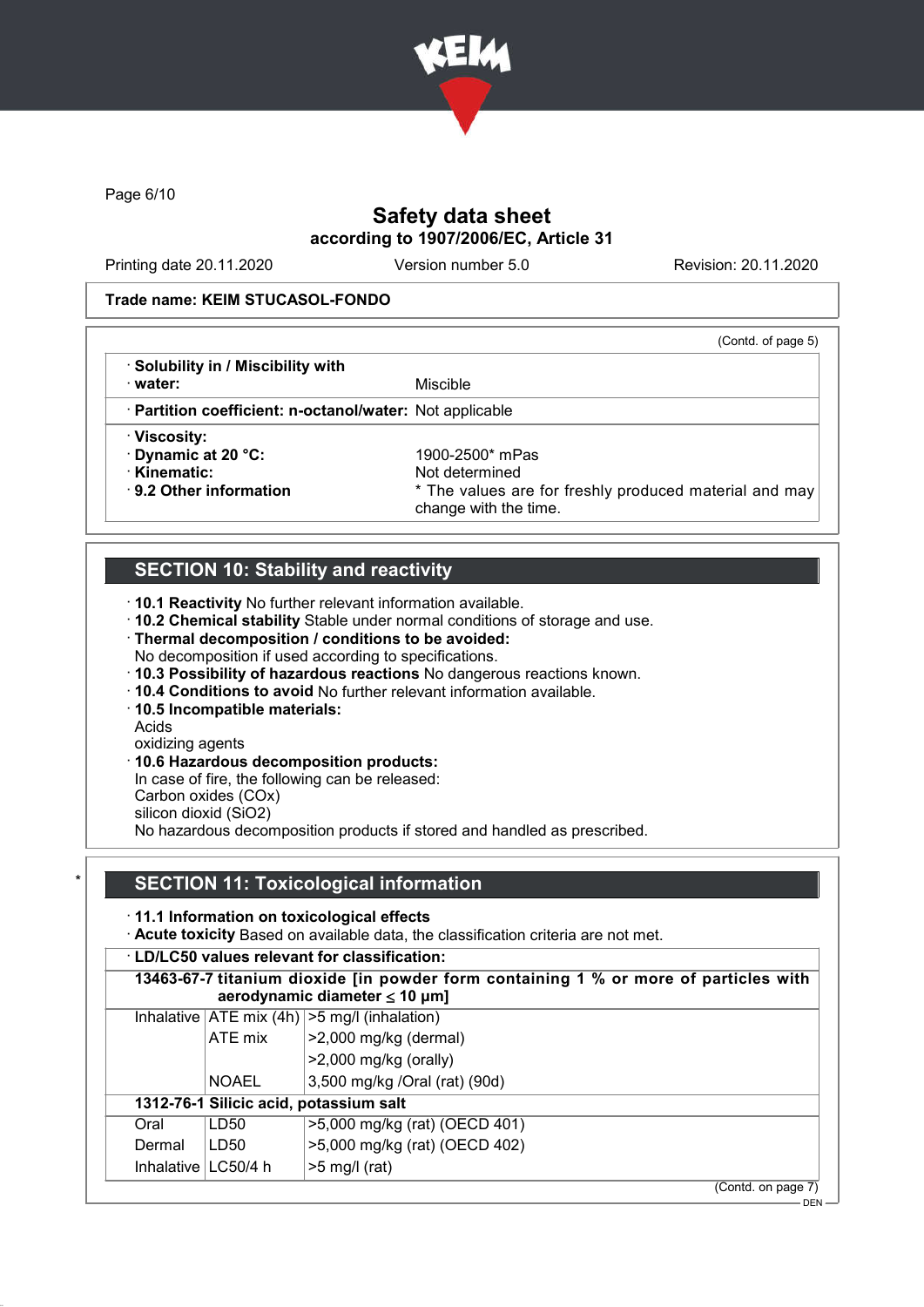

Page 7/10

## Safety data sheet according to 1907/2006/EC, Article 31

Printing date 20.11.2020 Version number 5.0 Revision: 20.11.2020

(Contd. of page 6)

### Trade name: KEIM STUCASOL-FONDO

### · Primary irritant effect:

· Skin corrosion/irritation Frequent persistent contact with the skin may cause skin irritation.

· Serious eye damage/irritation In case of longer exposure, irritating effect is possible.

- · during inhalation: Irritant effect possible.
- · during swallowing: Irritant effect possible
- · Respiratory or skin sensitisation Based on available data, the classification criteria are not met.
- · Other information (about experimental toxicology):

Experimental analysis are not available.

The product was not tested. The statements on toxicology have been derived from the properties of the individual components.

### **Repeated dose toxicity**

13463-67-7 titanium dioxide [in powder form containing 1 % or more of particles with aerodynamic diameter  $\leq 10 \mu m$ ]

Inhalative NOAEC 10 mg/m<sup>3</sup> (rat) (90d)

· CMR effects (carcinogenity, mutagenicity and toxicity for reproduction) Not applicable

· Germ cell mutagenicity Based on available data, the classification criteria are not met.

· Carcinogenicity Based on available data, the classification criteria are not met.

- · Reproductive toxicity Based on available data, the classification criteria are not met.
- · STOT-single exposure Based on available data, the classification criteria are not met.
- · STOT-repeated exposure Based on available data, the classification criteria are not met.

· Aspiration hazard Based on available data, the classification criteria are not met.

# **SECTION 12: Ecological information**

· 12.1 Toxicity

· Aquatic toxicity:

|             | 13463-67-7 titanium dioxide [in powder form containing 1 % or more of particles with<br>aerodynamic diameter $\leq 10$ µm] |                    |
|-------------|----------------------------------------------------------------------------------------------------------------------------|--------------------|
| <b>NOEC</b> | $\geq$ 100,000 mg/kg (sediment fresh water)                                                                                |                    |
| EC50        | >100 mg/kg (freshwater alga) (OECD 201)                                                                                    |                    |
| EC 50       | >10,000 mg/l (algae) (ISO 10253)                                                                                           |                    |
| LC 50       | >10,000 mg/l (marine fish) (OECD 203)                                                                                      |                    |
|             | >1,000 mg/l (freshwater fish) (EPA-540/9-85-006)                                                                           |                    |
|             | >1,000 mg/l (daphnia) (OECD 202)                                                                                           |                    |
|             | 1312-76-1 Silicic acid, potassium salt                                                                                     |                    |
| NOEC        | $>1$ mg/l (fish)                                                                                                           |                    |
|             | >1 mg/l (invertebrates)                                                                                                    |                    |
| EC 50/48h   | >100 mg/l (daphnia) (OECD 202)                                                                                             |                    |
|             | EC 50/72 h $>100$ mg/l (algae)                                                                                             |                    |
|             | LC 50/96 h   > 100 mg/l (fish) (DIN EN ISO 7346-2)                                                                         |                    |
| EC 0        | >1,000 mg/l (activated sludge) (30min)                                                                                     |                    |
|             | . 12.2 Persistence and degradability No further relevant information available.                                            |                    |
|             |                                                                                                                            | (Contd. on page 8) |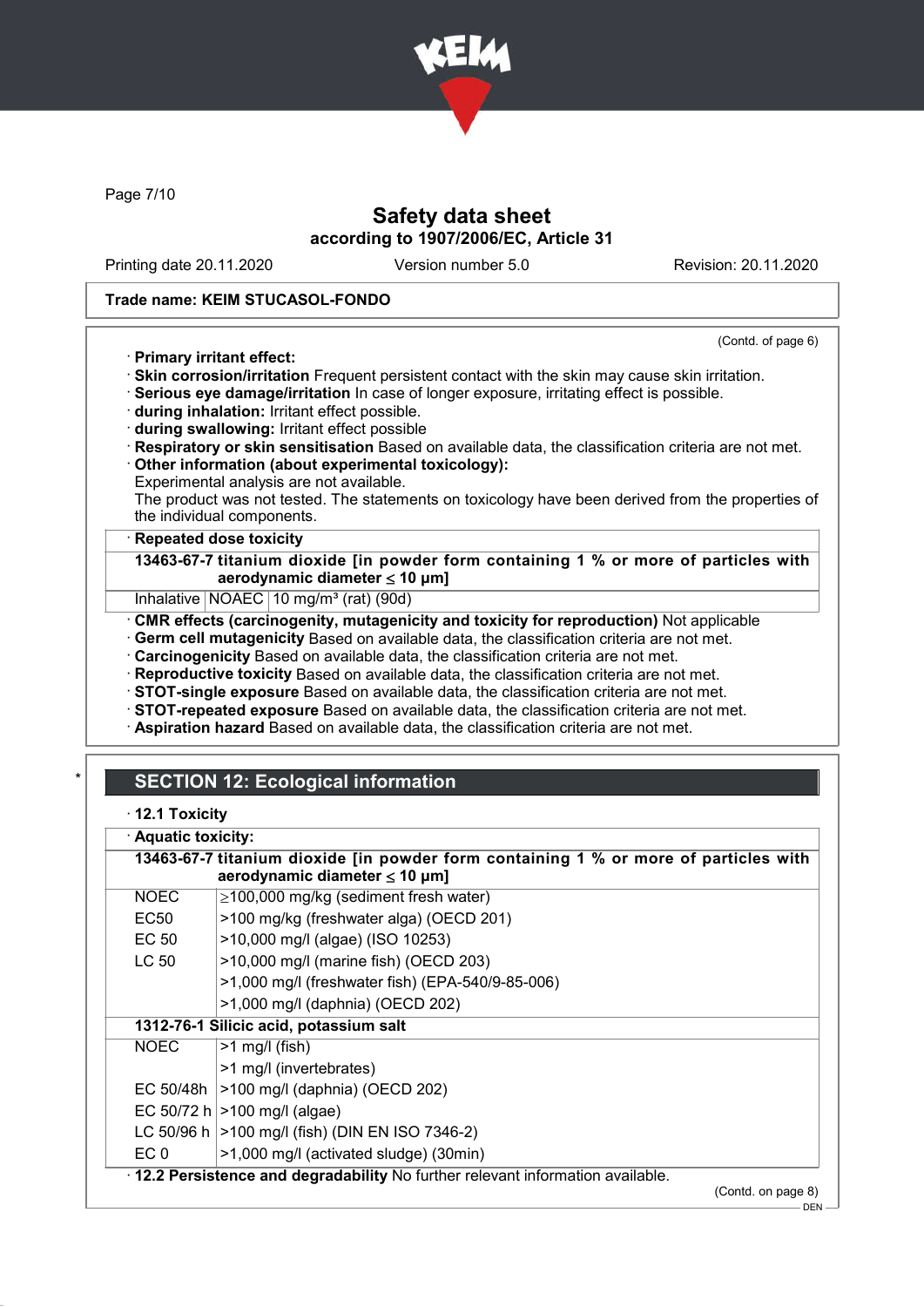

Page 8/10

## Safety data sheet according to 1907/2006/EC, Article 31

Printing date 20.11.2020 Version number 5.0 Revision: 20.11.2020

### Trade name: KEIM STUCASOL-FONDO

(Contd. of page 7)

- · 12.3 Bioaccumulative potential No further relevant information available.
- · 12.4 Mobility in soil No further relevant information available.
- · Additional ecological information:
- · AOX-indication:
- Due to the substance of content which do not include organic jointed halogens, the product can not take influence on the AOX-load of the waste water.
- · According to the formulation contains the following heavy metals and compounds from the EU guideline NO. 2006/11/EC:
- The product contains BaSO4, TiO2.

### General notes:

The statements on ecotoxicology have been derived from the properties of the individual components.

Do not allow product to reach ground water, water course or sewage system.

At present there are no ecotoxicological assessments.

Water hazard class 1 (German Regulation) (Self-assessment): slightly hazardous for water

### · 12.5 Results of PBT and vPvB assessment

- · PBT: Not applicable
- · vPvB: Not applicable

· 12.6 Other adverse effects No further relevant information available.

### SECTION 13: Disposal considerations

#### · 13.1 Waste treatment methods

· Recommendation

Must not be disposed with household garbage. Do not allow product to reach sewage system. Disposal must be made according to official regulations.

#### · European waste catalogue

08 01 12 waste paint and varnish other than those mentioned in 08 01 11

#### · Uncleaned packaging:

- · Recommendation: Disposal must be made according to official regulations.
- · Recommended cleansing agents: Water, if necessary with cleansing agents.

| $\cdot$ 14.1 UN-Number            |      |  |
|-----------------------------------|------|--|
| · ADR, IMDG, IATA                 | Void |  |
| 14.2 UN proper shipping name      |      |  |
| · ADR, IMDG, IATA                 | Void |  |
| · 14.3 Transport hazard class(es) |      |  |
| · ADR, IMDG, IATA                 |      |  |
| · Class                           | Void |  |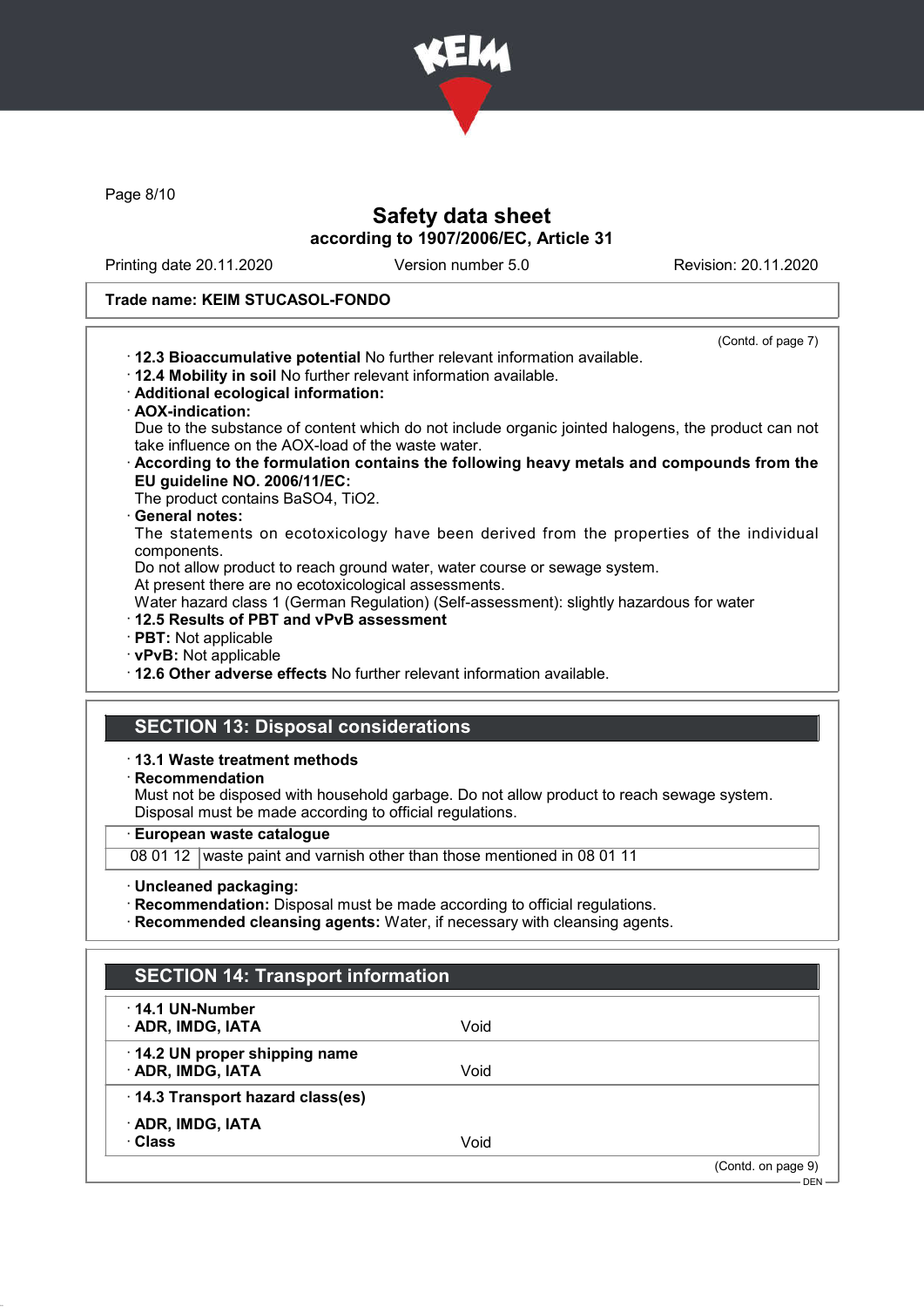

Page 9/10

# Safety data sheet according to 1907/2006/EC, Article 31

Printing date 20.11.2020 Version number 5.0 Revision: 20.11.2020

#### Trade name: KEIM STUCASOL-FONDO

|                                                                            | (Contd. of page 8)                                            |
|----------------------------------------------------------------------------|---------------------------------------------------------------|
| 14.4 Packing group<br>· ADR, IMDG, IATA                                    | Void                                                          |
| 14.5 Environmental hazards:<br>· Marine pollutant:                         | No                                                            |
| 14.6 Special precautions for user                                          | Not applicable                                                |
| 14.7 Transport in bulk according to Annex II<br>of Marpol and the IBC Code | Not applicable                                                |
| · Transport/Additional information:                                        | No dangerous good in sense of these transport<br>regulations. |
| · UN "Model Regulation":                                                   | Void                                                          |

## SECTION 15: Regulatory information

- · 15.1 Safety, health and environmental regulations/legislation specific for the substance or mixture
- · Labelling according to Regulation (EC) No 1272/2008

For information on labelling please refer to section 2 of this document.

- · Directive 2012/18/EU
- · Named dangerous substances ANNEX I None of the ingredients is listed.
- · DIRECTIVE 2011/65/EU on the restriction of the use of certain hazardous substances in electrical and electronic equipment – Annex II

None of the ingredients is listed.

#### · National regulations:

- · Waterhazard class: Water hazard class 1 (Self-assessment): slightly hazardous for water.
- · Other regulations, limitations and prohibitive regulations
- · Substances of very high concern (SVHC) according to REACH, Article 57 Not applicable · Product-Code/Giscode: BSW40
- · 15.2 Chemical safety assessment: A Chemical Safety Assessment has not been carried out.

### SECTION 16: Other information

This information is based on our present knowledge. However, this shall not constitute a guarantee for any specific product features and shall not establish a legally valid contractual relationship.

**Relevant phrases** 

- H315 Causes skin irritation.
- H319 Causes serious eye irritation.

H351 Suspected of causing cancer.

· Department issuing SDS: KEIMFARBEN Germany, Product safety department

(Contd. on page 10)